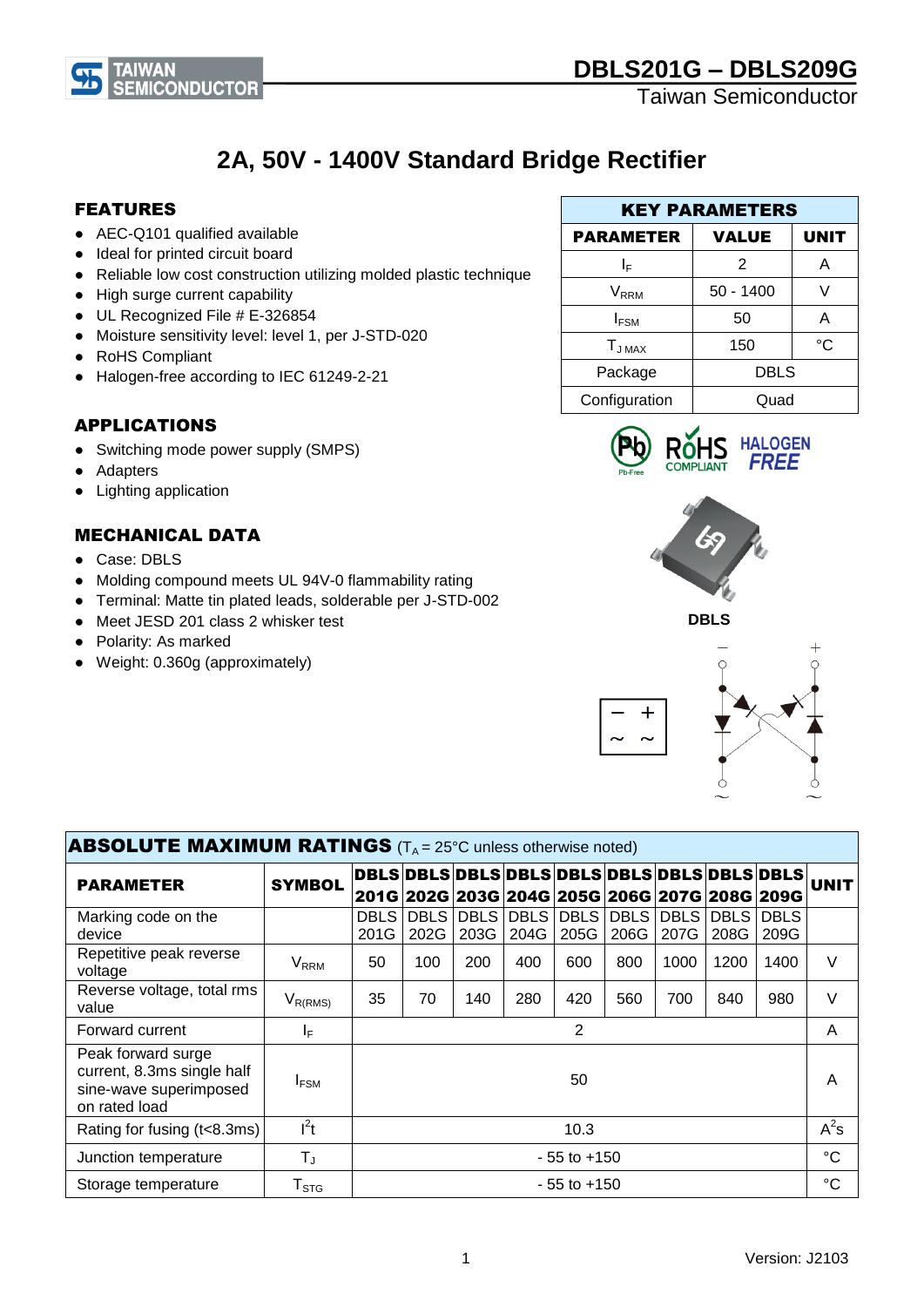

| <b>THERMAL PERFORMANCE</b>             |                                  |     |             |  |  |
|----------------------------------------|----------------------------------|-----|-------------|--|--|
| <b>PARAMETER</b>                       | <b>SYMBOL</b>                    | TYP | <b>UNIT</b> |  |  |
| Junction-to-lead thermal resistance    | $\mathsf{R}_{\Theta\mathsf{JL}}$ | 15  | °C/W        |  |  |
| Junction-to-ambient thermal resistance | $R_{\Theta$ JA                   | 40  | °C/W        |  |  |

| <b>PARAMETER</b>                                       |                                                                                                | <b>CONDITIONS</b>                | <b>SYMBOL</b> | <b>TYP</b> | <b>MAX</b> | <b>UNIT</b> |
|--------------------------------------------------------|------------------------------------------------------------------------------------------------|----------------------------------|---------------|------------|------------|-------------|
| Forward voltage per diode <sup>(1)</sup>               | <b>DBLS201G</b><br>DBLS202G<br>DBLS203G<br>DBLS204G<br><b>DBLS205G</b><br>DBLS206G<br>DBLS207G | $I_F = 2A$ , $T_J = 25^{\circ}C$ | $V_F$         |            | 1.15       |             |
|                                                        | DBLS208G<br>DBLS209G                                                                           |                                  |               |            | 1.30       |             |
| Reverse current @ rated $V_R$ per diode <sup>(2)</sup> |                                                                                                | $T_{\rm J}$ = 25°C               |               |            | 2          | μA          |
|                                                        |                                                                                                | $T_{\rm J}$ = 125°C              | <sub>IR</sub> |            | 500        | μA          |

#### **Notes:**

- 1. Pulse test with  $PW = 0.3$ ms
- 2. Pulse test with PW = 30ms

| <b>ORDERING INFORMATION</b> |             |                     |  |  |
|-----------------------------|-------------|---------------------|--|--|
| <b>ORDERING CODE</b> (1)(2) | PACKAGE     | <b>PACKING</b>      |  |  |
| DBLS2xG                     | <b>DBLS</b> | 1,500 / Tape & Reel |  |  |
| DBLS2xGH                    | DBLS        | 1,500 / Tape & Reel |  |  |

**Notes:**

- 1. "x" defines voltage from 50V(DBLS201G) to 1400V(DBLS209G)
- 2. "H" means AEC-Q101 qualified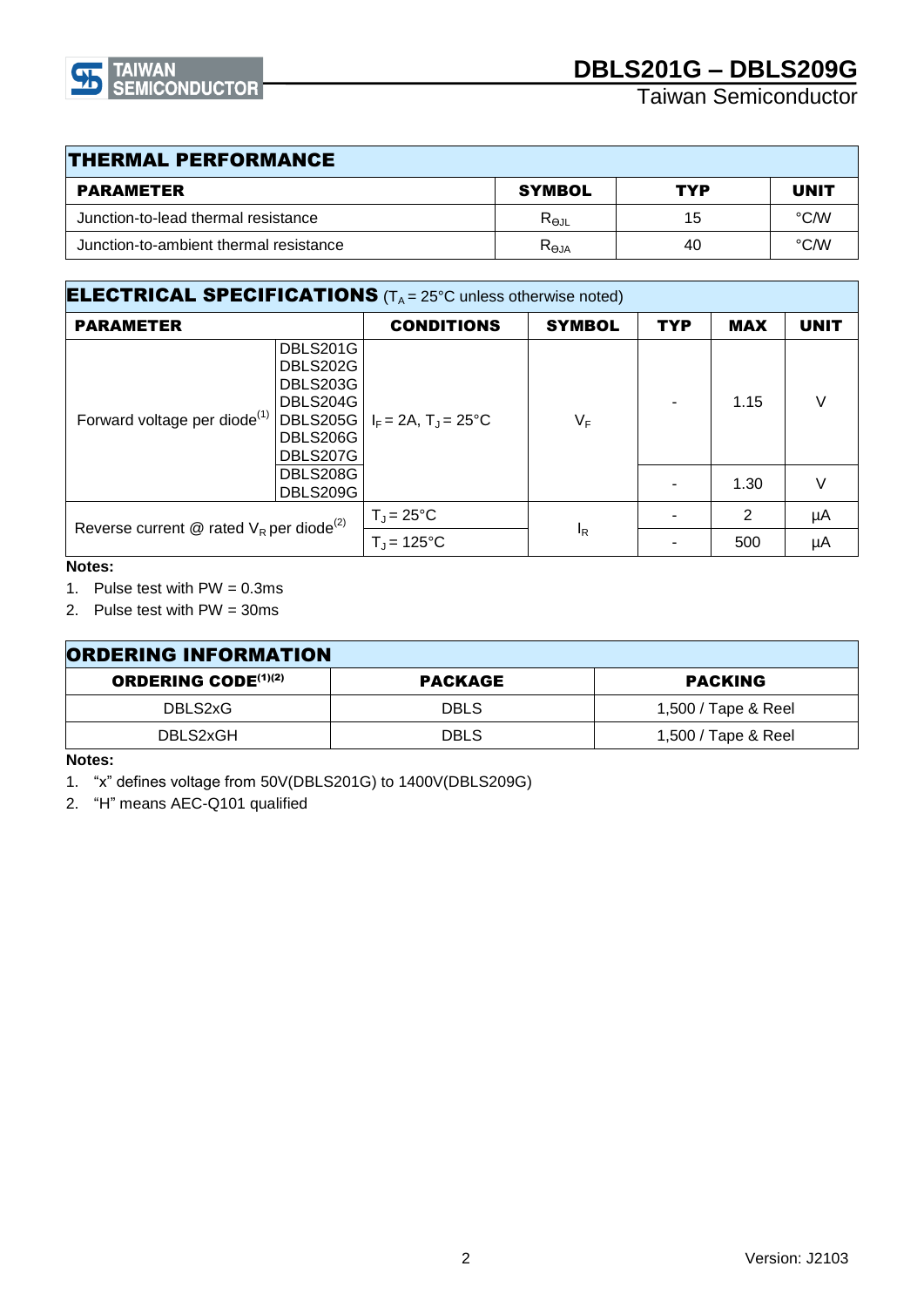

#### CHARACTERISTICS CURVES

 $(T_A = 25^{\circ}C$  unless otherwise noted)



#### **Fig.3 Typical Reverse Characteristics Fig.4 Typical Forward Characteristics**



### 60  $\overline{\phantom{a}}$ PEAK FORWARD SURGE CURRENT (A) 8.3ms single half sine wave PEAK FORWARD SURGE CURRENT (A)50 40 30 20 10 0 1 1 1  $10$  100  $100$ NUMBER OF CYCLES AT 60 Hz

 **Fig.5 Maximum Non-Repetitive Forward Surge Current**

#### **Fig.1 Forward Current Derating Curve Fig.2 Typical Junction Capacitance**

100

CAPACITANCE (pF) CAPACITANCE (pF) 10  $f=1.0$ MHz Vsig=50mVp-p 1 1 10 100 AMBIENT TEMPERATURE (°C)  $\qquad \qquad$ REVERSE VOLTAGE (V)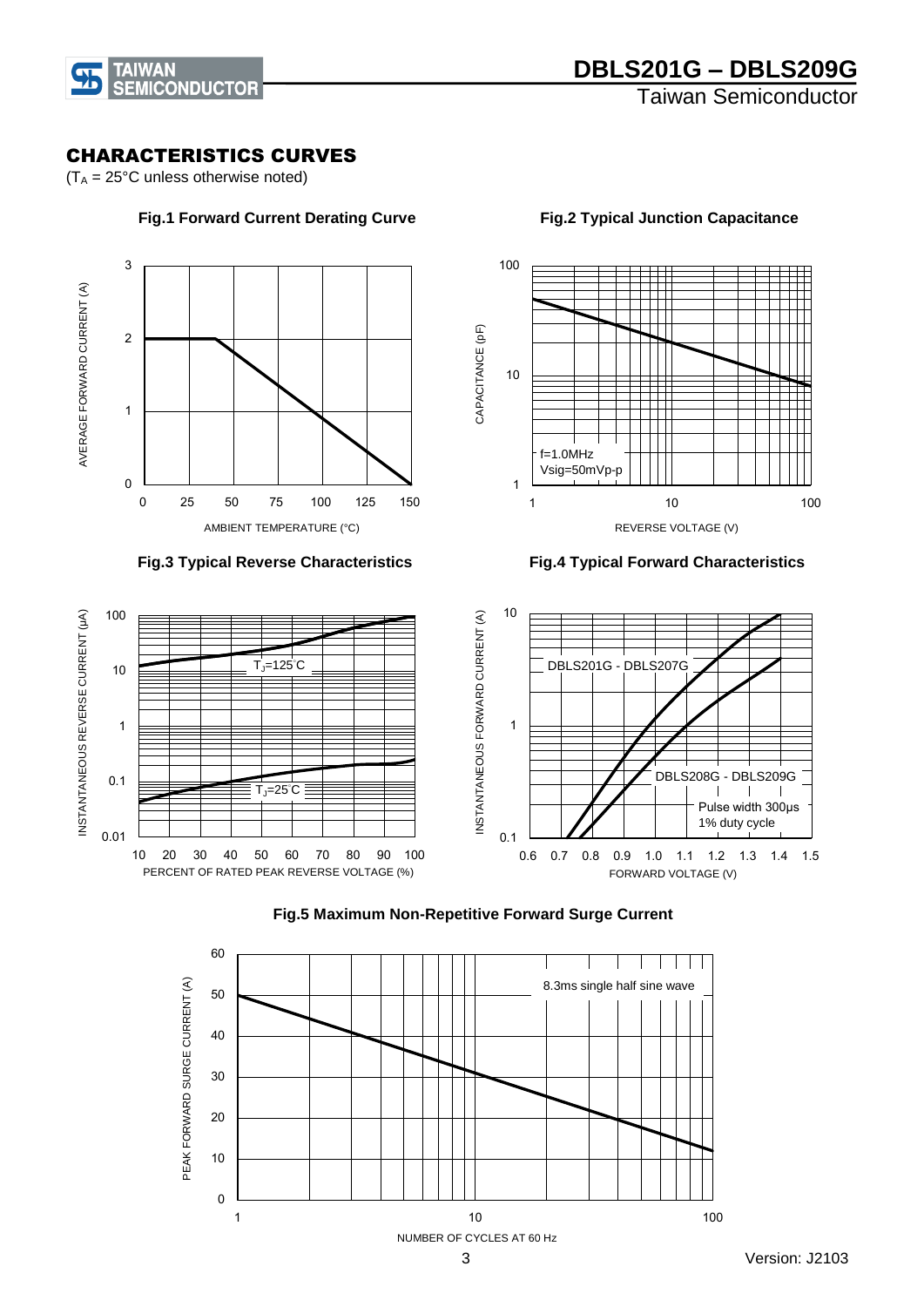

#### PACKAGE OUTLINE DIMENSIONS



| DIM. |       | Unit (mm) | Unit (inch) |       |  |
|------|-------|-----------|-------------|-------|--|
|      | Min.  | Max.      | Min.        | Max.  |  |
| А    | 2.40  | 2.60      | 0.094       | 0.102 |  |
| A1   | 0.076 | 0.330     | 0.003       | 0.013 |  |
| b    | 1.02  | 1.20      | 0.040       | 0.047 |  |
| C    | 0.22  | 0.33      | 0.009       | 0.013 |  |
| D    | 8.13  | 8.51      | 0.320       | 0.335 |  |
| D1   | 3.90  | 4.10      | 0.154       | 0.161 |  |
| E    | 9.80  | 10.30     | 0.386       | 0.406 |  |
| E1   | 6.20  | 6.50      | 0.244       | 0.256 |  |
| е    | 5.00  | 5.20      | 0.197       | 0.205 |  |
| L    | 1.02  | 1.53      | 0.040       | 0.060 |  |

#### SUGGESTED PAD LAYOUT



| <b>Symbol</b> | Unit (mm) | Unit (inch) |
|---------------|-----------|-------------|
| А             | 2.30      | 0.091       |
| в             | 1.30      | 0.051       |
| С             | 6.90      | 0.272       |
| D             | 11.50     | 0.453       |
| E             | 2.60      | 0.102       |
|               | 9.20      | 0.362       |

## MARKING DIAGRAM



- P/N = Marking Code
- G = Green Compound
- YW = Date Code
- F = Factory Code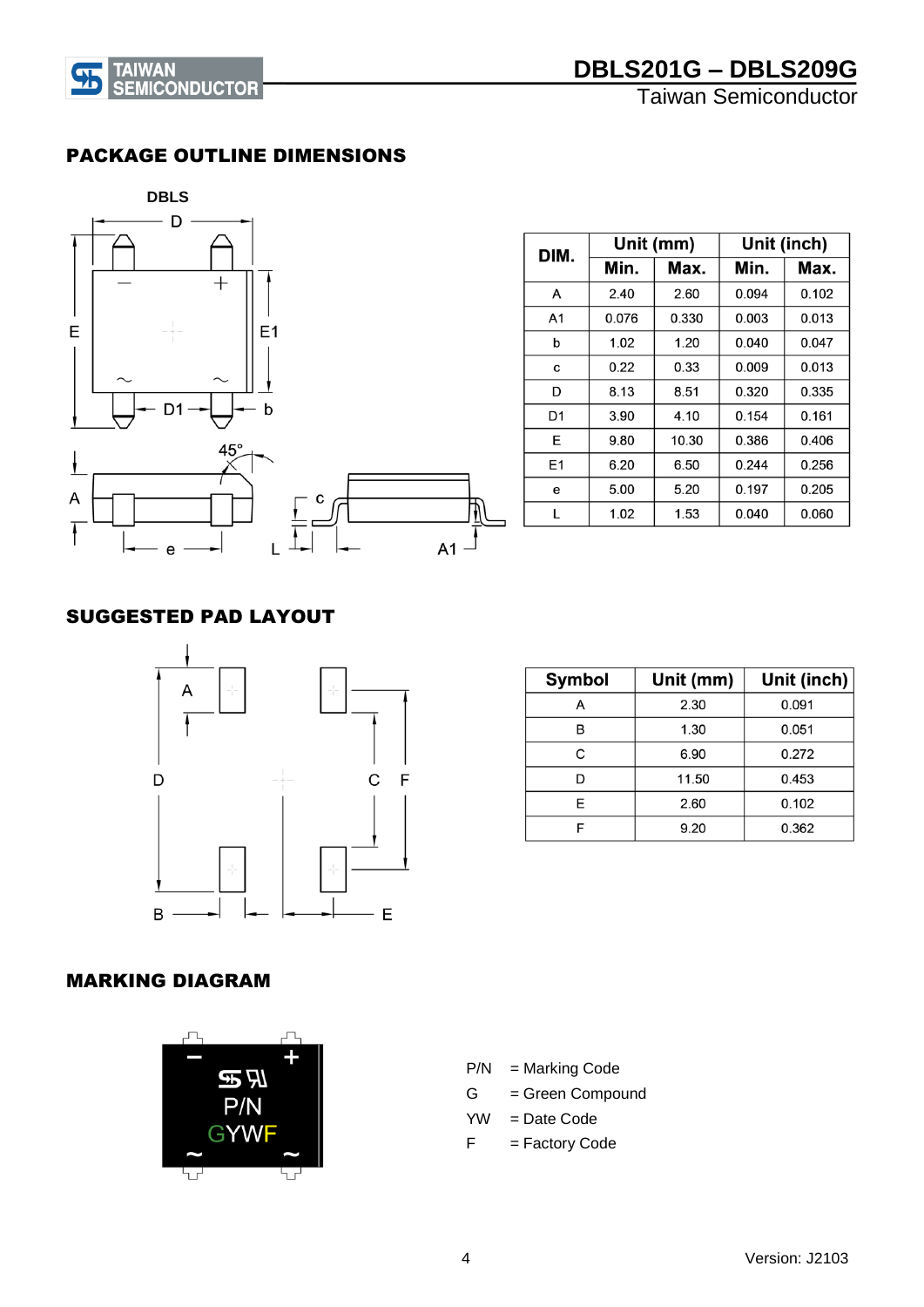

## **Notice**

Specifications of the products displayed herein are subject to change without notice. TSC or anyone on its behalf, assumes no responsibility or liability for any errors or inaccuracies.

Purchasers are solely responsible for the choice, selection, and use of TSC products and TSC assumes no liability for application assistance or the design of Purchasers' products.

Information contained herein is intended to provide a product description only. No license, express or implied, to any intellectual property rights is granted by this document. Except as provided in TSC's terms and conditions of sale for such products, TSC assumes no liability whatsoever, and disclaims any express or implied warranty, relating to sale and/or use of TSC products including liability or warranties relating to fitness for a particular purpose, merchantability, or infringement of any patent, copyright, or other intellectual property right.

The products shown herein are not designed for use in medical, life-saving, or life-sustaining applications. Customers using or selling these products for use in such applications do so at their own risk and agree to fully indemnify TSC for any damages resulting from such improper use or sale.